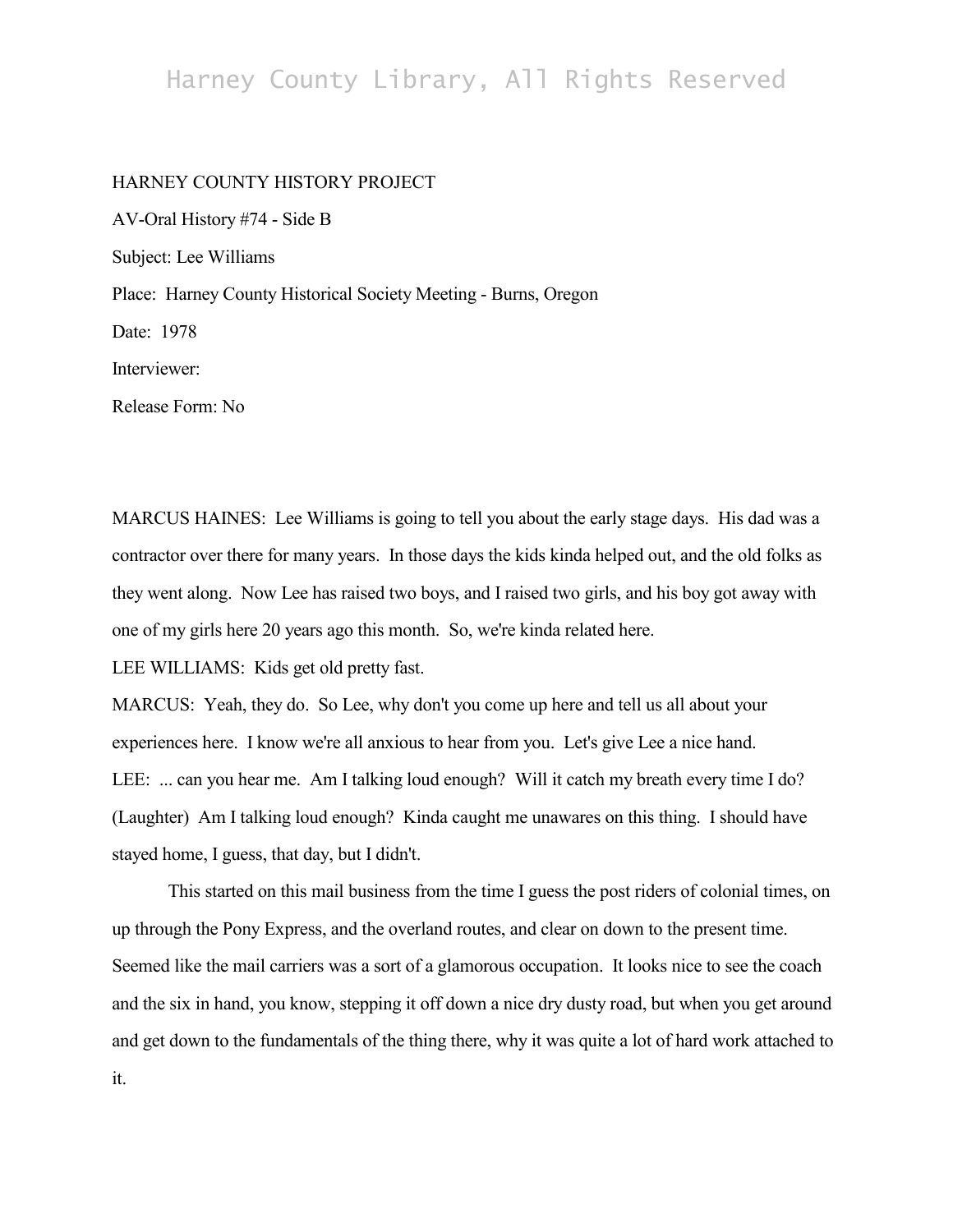In any event, my folks were mail contractors for, I don't know how many years. My grandfather, and my dad, and myself, and my older son, who is a postmaster at Drewsey, is a fourth generation of the Williams that had to do with the mail, with my branch of the family.

And about 1908, I guess, the first I can remember very clearly, on the mail route from Ontario to Burns was a two-horse job in those days. But about the most mail that they carried, and the most important mail was first class mail. If they had room for the papers, why they brought some of those along, if they didn't why it was just strictly the first class mail that they were paid to carry. Then that was what the contract was based on.

Now let's go back a little bit, I'm getting ahead of myself. Ben Holladay and Travis, and a bunch of those fellows had pretty good pull in Washington, and they'd gather up a block of mail contracts, and then they would sub those out to different people that wanted to have a part in the mail carrying.

But anyway, my folks came to the Drewsey country in '94. I believe, if I'm not mistaken, that their contract from Ontario to Burns --- I believe that was when the star routes first came into the picture. Before, I don't know just what the status of the standing of the mail contracts were. But after the star routes came into the picture, why they had a designated route, and they had to stay with that route pretty much. They figured on the pay for the first class mail, a paying the cost of the operation. Then their express and passengers and what little freight that they could haul, was what they made their profits on. That was the profit if they, if they didn't go too far behind on the original bid.

But it would take about 30 --- in the wintertime I don't know how many hours it would take, but it was around 40 hours, I believe, from Ontario on into Burns. And there was two rigs going each way all the time. And when the mud was deep, and the snow was deep and everything, why they could be as much as a day behind with the mail. But that was getting back on something that was pretty much before my time.

Now, I started in to tell you about my experience in carrying the mail. In the summer, or the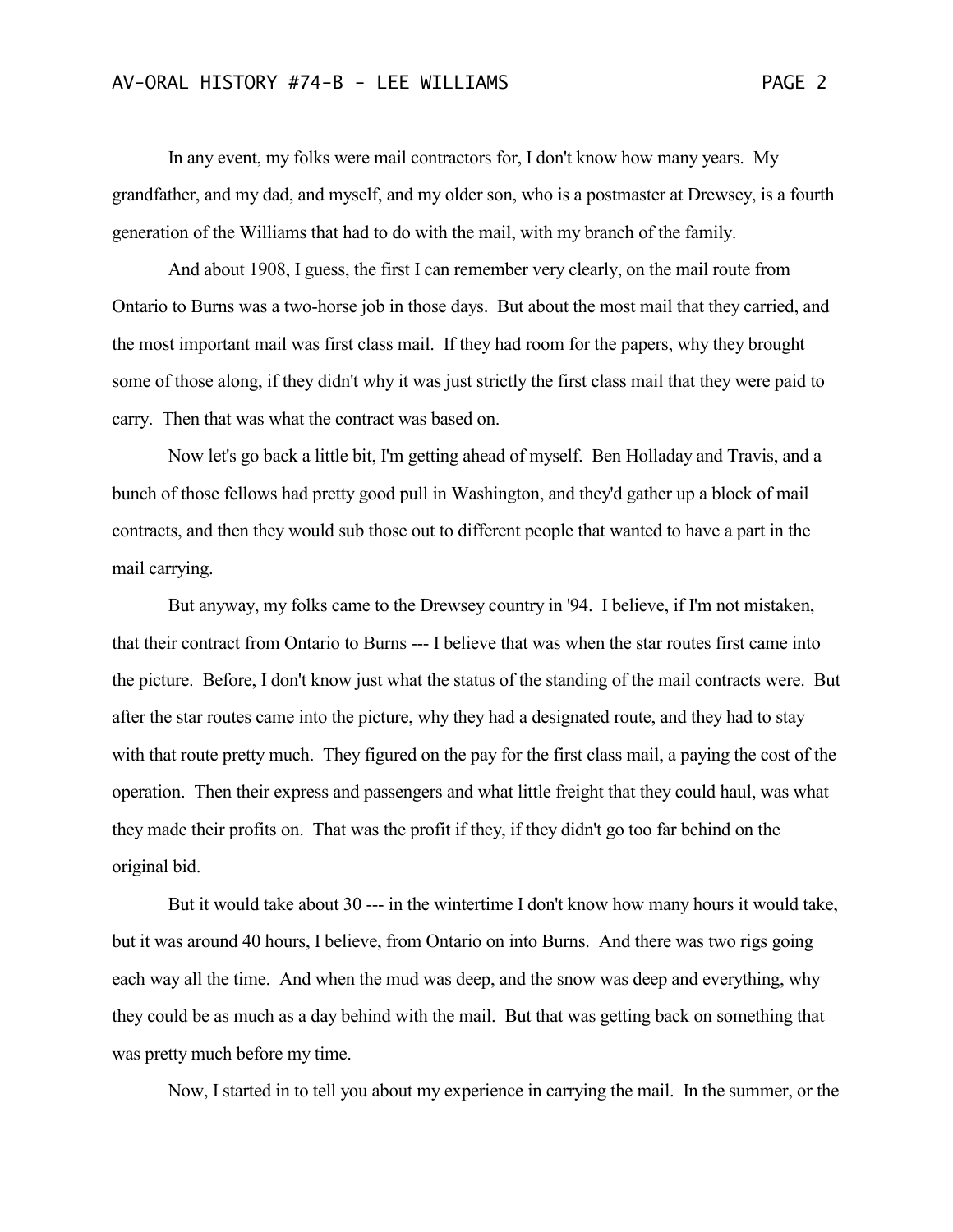spring of 1921, I was about 19 years old, I guess. My father had a contract in Grant County, and to give me some experience in the staging business --- So I went to Grant County in the spring of 1921, took the run from Hamilton to Fox Valley. It's a pretty nice drive now to go through on the pavement. In those days, four horses and a light wagon, and you had to kick right along, empty, a coming from Hamilton to Fox in about five hours. That was in the summertime when the roads were good. And put on a load of mail, and freight, and parcel post, and what have you, and it would take about five hours and a half a going back.

Well, I did that that summer, experienced some of the darndest thunderstorms that a person could imagine across that mountain from Fox Valley to Long Creek. Give you an idea about what could happen on the thing, one day this thunder storm came up and I held up at Fox, which is real adobe country. And if you started out when it was raining, and about the time that adobe started to dry you didn't go very far, very fast. But if you would wait a half hour why you could skip right along.

In any event, I crossed that mountain after that storm and dropped down to the other side, and had the mail changed at Long Creek, and I pulled out of Long Creek about a half a mile, I guess, and another one of those thunder storms came along, and the horses stopped and trying to settle down a little bit. You could see this ball of fire dropping down on that mountain behind me. I knew it was pretty close because the thunder came before, pretty near anything else. But the next day when I came back why the road made a bend about half way up the mountain, and around a big fine tree about four feet through. That evening that that bolt of lighting hit up there, why that was a good sound tree. When I came back the next morning it was splintered, scattered around probably for 150 yards all around that tree. It was a stump probably as high as that ceiling here, and the rest of it was all gone.

But that was just one of the things that --- well in any event why, I drove that run until about September, I guess. And my dad bought a Ford truck, hard rubber tires, and moved me to the Canyon City end, the head office, and put me on the run from there to Mount Vernon, which is only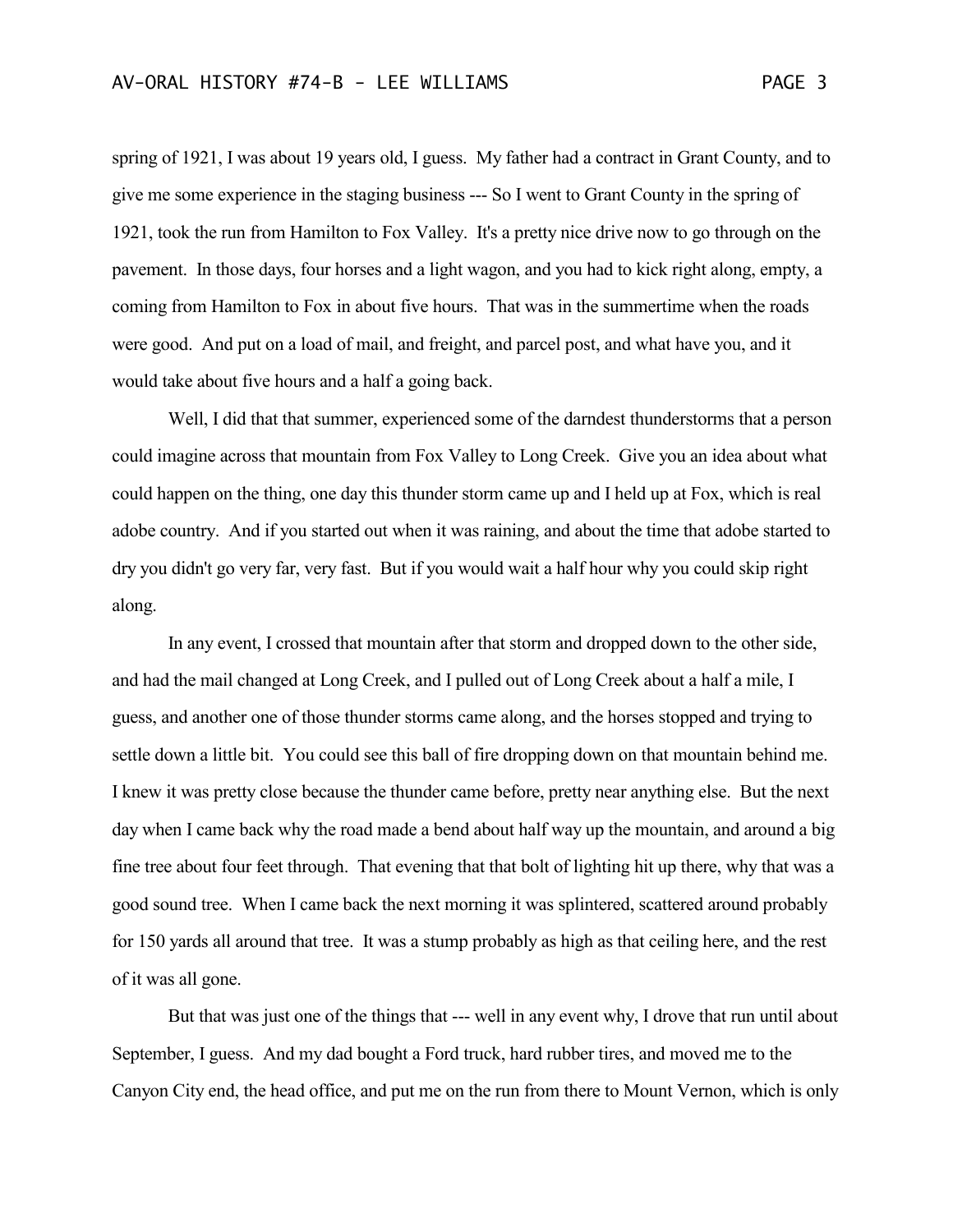about 10 or 11 miles out there. But it sounded pretty easy when he first told me about changing me, and I felt golly, I'll get that new Ford truck, I'll just be alright. But that was in the days when the parcel post, I think, had been sending stuff with parcel stuff for about a couple of years. I could be mistaken now on the date that parcel post came into the picture. Anyway, it was my job to keep the parcel post cleared out of the Canyon office. Sometimes it come in pretty heavy.

To give you an idea of what they did send by parcel post, why they'd put two fifty pound sacks of stock salt in a number three mail sack, and if you've ever tried to pick up a 100 pounds of salt in a number three mail sack, in two sacks, why --- But flour, sugar, anything that came under the 70 pound limit came through in those mail bags. Sometimes it would be as much as a couple ton of parcel post would come in at one time. And that was besides the papers and the first class mail. So, some days it would take me three or four trips to move that stuff out of the main office down to the weigh station there at Mount Vernon. I'd have to get up before five in the morning and get my load on for the first trip. I could get through the John Day office at 5 o'clock. And so the days that I had to make two, three, or four trips why it was a fairly long day before I got done.

I remember one time that there was a stack of parcel post in the Canyon office, and Monument was on the far end of the route and there was quite a large package came, it had been miss --- it had been miss-sent, it was addressed to Monmouth. So, I caught it the first morning it came in, and I put it back in the Prairie City stack. And the next morning well it was back in my side of the --- and I picked it up, and saw it was the same one so I put it back over in the Prairie City --- excuse me a minute --- And so the third morning it was over on my side of the pile, why I thought well I'd better do something about this. So, I just set it off to one side.

Of course at 5 o'clock, or at 4:30 in the morning, that was before any of the rest of the stages was coming, or starting out of the Canyon Office. That evening when I came in why Mrs. Dick Clark, was the postmaster, she was a little grumpy too sometimes. And so she collared me about that package, wanted to know what I meant by putting that package to Monument back in the Prairie City pile all the time. She said that driver, the driver from ... from Prairie to, from Canyon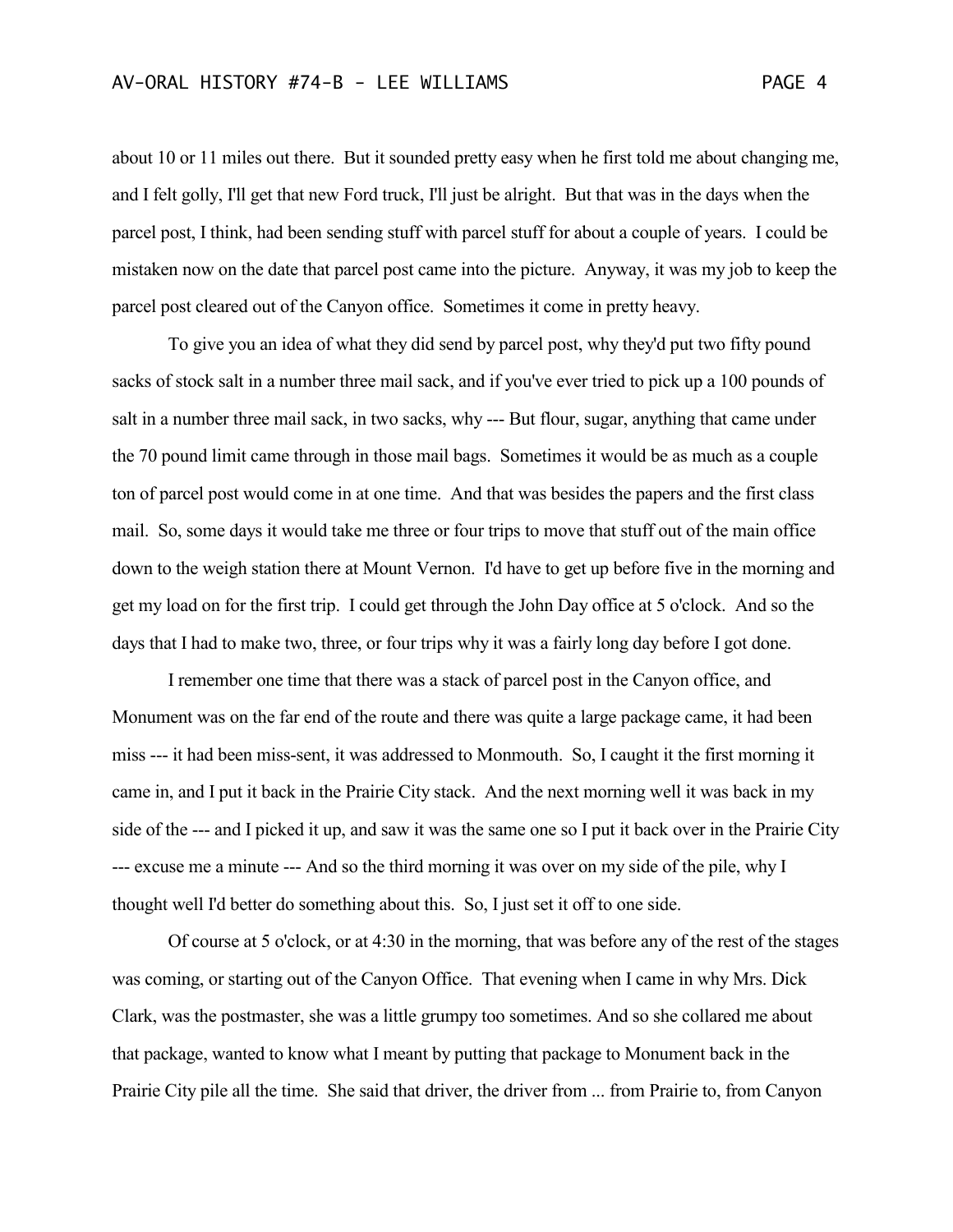to Prairie. I guess he had objected to it. Anyway I said, "That doesn't go to Monument." "Oh yes it does." So I got it out of the pie there and set it up there, and she took a good look at it. We had quite a little argument before I did that. But in any event, that was the last that I saw of that package. (Laughter)

The next evening when I came in, well I guess she got to feeling kind of bad about hopping on to me about this package, and she had a nice big plate of divinity fudge, you know, that kind of smoothed things over pretty good.

Amongst all the things that went over that route, now that was back in the days when there was no roads as we know them today, they were just trails. And I know they weren't cow trails because I never saw a cow on one of them, just teams, you know. I mean they were just plain old wagon tracks. In the wintertime, the snow was belly deep, and the mud was belly deep in the spring. It was quite a problem.

And to get back to my story about the baking powder. The first summer I was there, I don't know how many hundreds of pounds of baking powder went into that Long Creek, Hamilton, and Monument country. People was wondering what in the world people did with so much baking powder. But anyway, why I guess it was all right. But one time, I went into Long Creek on a trade with that driver on the end. And there was some great big packages came in on the stage, and dumped them off at the post office in Long Creek. And the same place that these packages went to was a tremendous user of sugar and raisins. This, oh about a week after this bunch of big packages came through here, here come a fellow inquiring about what happened to some of those big packages that came in on the mail. And before I could get started to tell him what I knew about it, something came to me to keep my mouth shut, so I did. So I got into Long Creek and there was quite a bunch of people around the post office. I don't know how word got through that fast, but anyway it did. I wondered what the deal was.

The next morning when I came back Elmer ... was the post master, and he said, "Did you know who that fellow was that you brought in on the stage yesterday?" And I said, "No." He said,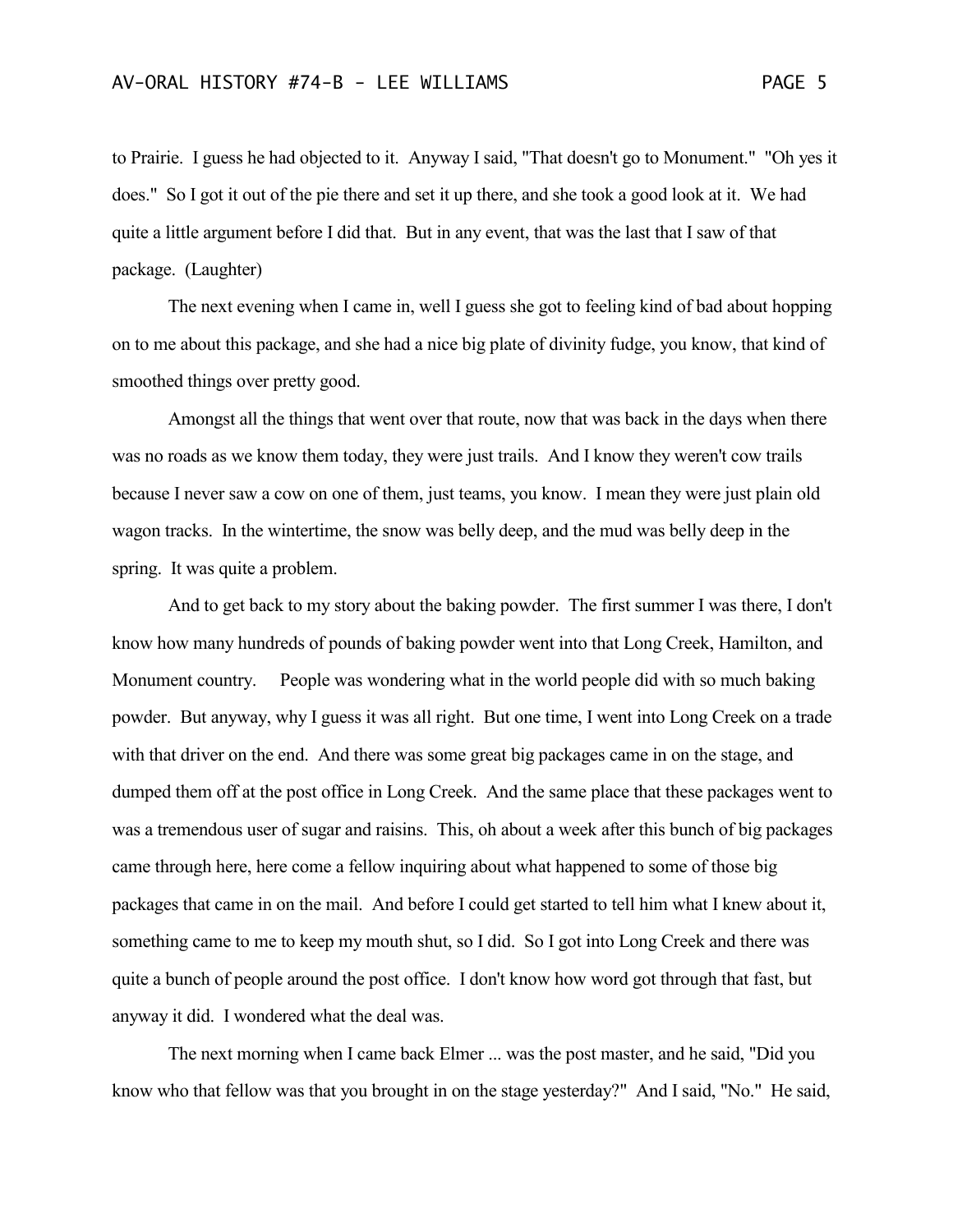"Do you know what he was a doing?" And I said, "No, but he was asking about the large packages." He said, "Well that was a prohibition man." And had those big packages you was hauling, in his thinking, was a still. Whether it was or not, I don't know, I never heard of anybody being picked up there for using a still. I know they had some pretty good results from some of those stills.

It took about 12 hours on a good dry day, Canyon City to Long Creek, and then 5 hours from there on to Monument to make the run. That's how long it took to get a letter, or paper, or package from Canyon City to Monument. It was about 60 miles through there.

One night it had been storming quite a bit and the driver from Hamilton to Monument wanted me to go down with him, 9 miles from Hamilton down to Monument, so I did. We got along pretty good going down, but coming back that adobe started to roll at what they called the Schoolhouse hill, so it was about 4 o'clock the next morning before we got back from Hamilton. That adobe would roll up on a buggy wheel, maybe the wheel would turn over twice, and there would be a gob of mud on each one that big. So you'd have to take a shovel and dig that off, then you go on. I wouldn't be surprised if what maybe some of those piles of adobe are still back on the ---

But I'm getting kind of off my story on the thing. The driver took the mail out of the head office, and there was one thing that he did, and was to keep the lock sack with him at all times. If he had to drop a rig somewhere and walk a mile or two why that lock sack had to be right with him all the time. Sometimes those lock sacks were fairly heavy too.

I remember one morning, I started out of Canyon City and just over the hill out of Canyon City about a mile, I guess, out of town, there was a man and his wife lived there beside the road. And somebody had borrowed the gasoline out of the truck. I had to stop and I walked back, and that was the first house. Don might remember, and Jessie, and some of those folks there, it would be ... is the man and his wife that lived there right out of Canyon City. Some of you might remember George ... and that was his son. Anyway, why they had a gallon can of gasoline and they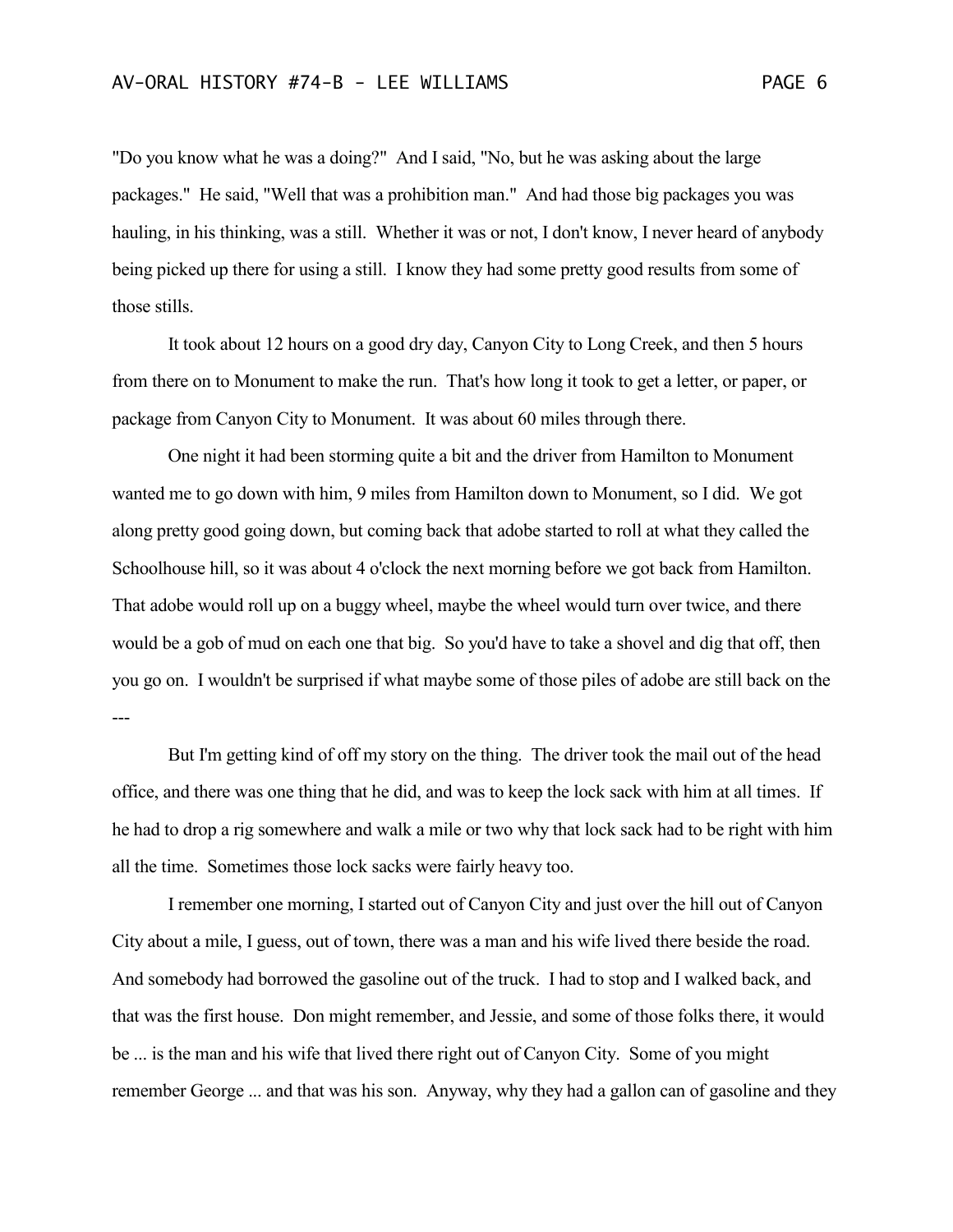loaned it to me, enough to get me on down to John Day so I could pick up some more.

Getting back to that lock sack, the cussed thing weighted about 75 pounds. So being an honest mail carrier, I shouldered it and packed it back, and packed it back down the road along with the can of gasoline. But that was how serious that we took the mail carrying in those days.

And I think about now when six inches of snow ridged up between the mail carrier and the mailbox, you don't get any mail delivered to that mailbox. That's happened a number of times. I read in the paper the other day where a person stood in line to buy some stamps at the post office window, and he happened to be the last one in line, and just as he got to the window, this nice, good looking clerk slammed the door in his face there and said that they was closing. I thought that was kind of a wrong way to treat the public, even if he was a government employee.

I don't know of anything more that I can tell you other than that the year and some months that I carried mail across there, we averaged a ton of parcel post mail a day. So that'll give you an idea about how much freight we had to carry.

The highlight of one trip was that they had a teacher's institute in Canyon, and the teachers would go over on the north end of the county, all rode the mail stage into Canyon City. There was, I think, about six or seven. That was quite a hilarious trip, I'll tell you.

But we had pretty good weather. Going through we didn't happen to hit any rainstorms. I don't know how they got back, because there was only one or two of them rode back with us. But anyway ---

MARCUS: You'd better tell us a little more about it. (Laughter)

LEE: Well, there were both men and women, so it was interesting. There was something else that I was going to ---

MARCUS: Tell us how long, Lee, it takes you to get a letter from Burns to Drewsey, 44 miles now.

LEE: Well, some of them don't get there.

MARCUS: Well, when they do get there, how long does it take?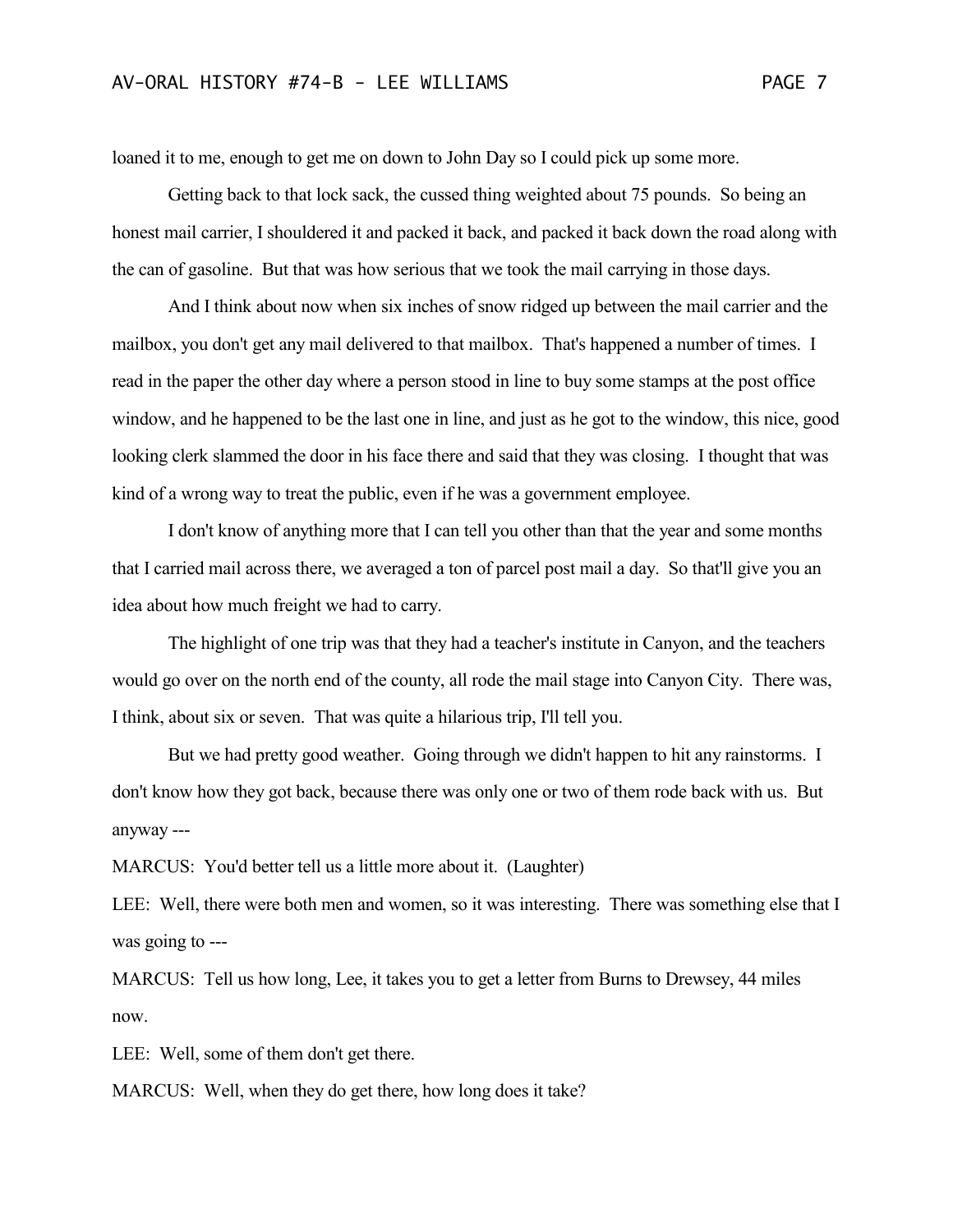## AV-ORAL HISTORY #74-B - LEE WILLIAMS PAGE 8

LEE: It takes about, well I don't know. I read where this post master, I read in the Times-Herald that this post master in Burns told us that the mail went from here to Drewsey in one day's time. You folks probably read that. But it didn't say how many other days it took besides the one day. NELL: How are your papers delivered now, your Burns paper?

LEE: Well, we have a nurse here in Burns that carries the papers across to Drewsey. That's the way we get the town paper. She picks it up and takes it ---

LADY: Lee, be sure you introduce your guest, they got some history behind them. Bill...

LEE: Oh yeah.

MARCUS: Excuse me.

LEE: I wasn't going to slight them Eleanor, I had to get through with my own story first. I wouldn't get another chance, I don't think.

JACKIE: One of the people from Drewsey told me the other day that they write to people in Alaska, they get a letter from Alaska quicker than --- They live here in Burns now, they get a letter from Alaska quicker to Burns, than they do from Drewsey.

LEE: Yeah. Well, there was no turning back, and the mail carrier or the postmaster could do anything to see that a piece of mail got through to somebody. But they put in quite a little effort to find out if that person was around the country someplace. And if they were, why they'd find some way to get word to them that they had mail at this certain office. They wouldn't send it out by somebody to give it to them; they had to come to that office. They was real careful that they got that mail to them. Now if some piece of mail comes in, I guess, from what they tell me, they don't even bother to send it back to the addressee, it goes into the dead letter office.

And another little item that I caught in the paper a day or two ago, that they are considering real strong in eliminating the parcel post factor in the mail service today. Goodness knows, if they'd get the thing back like they did in the pony express days, before they were just handling the first class mail, I think maybe they might have a reasonable chance of getting that handled maybe. It seems like they, kind of like the welfare and one thing and another, they attach everything else to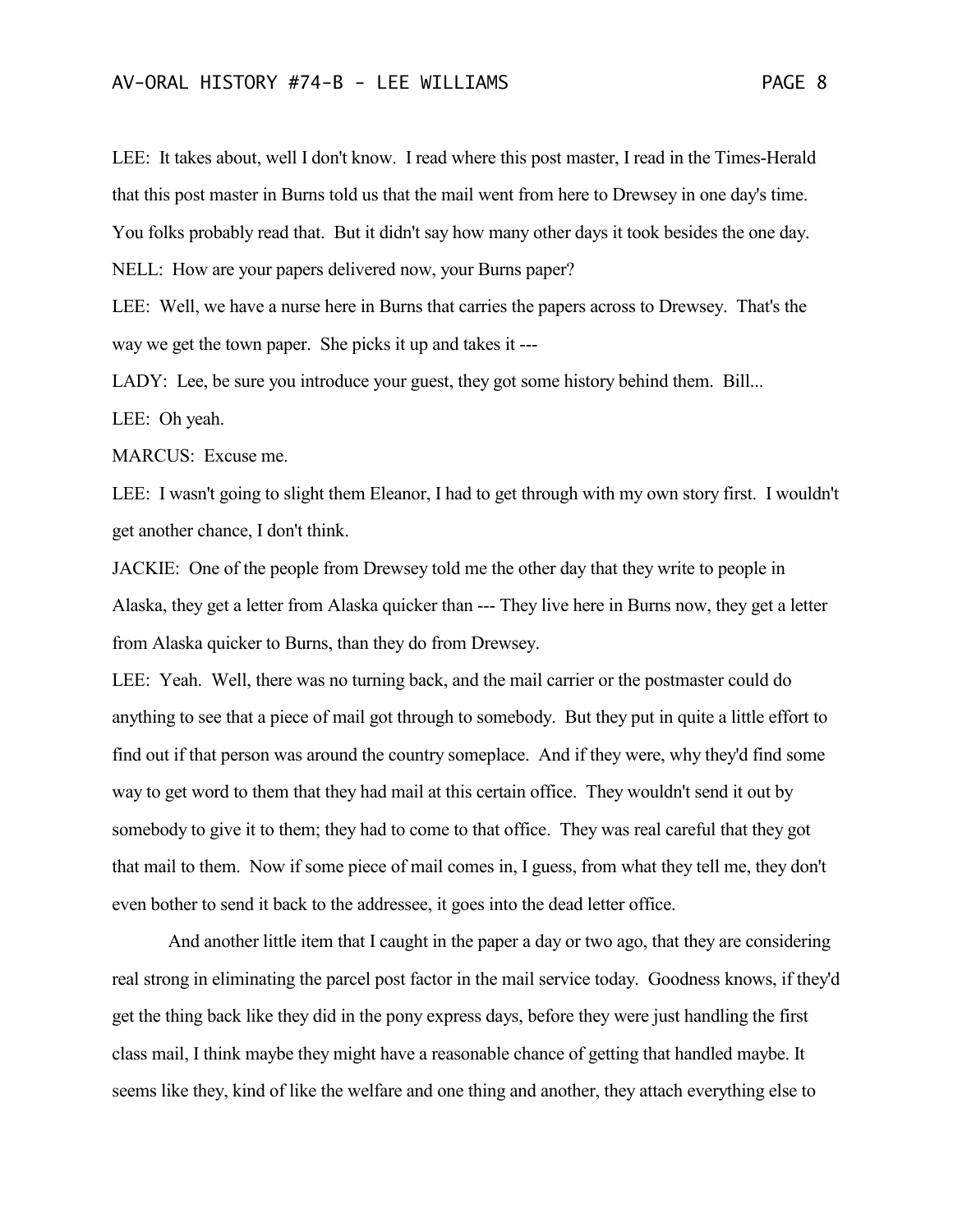the mail service, and the job was too big for the people that were trying to handle the thing. And it just makes it kind of a mockery out of something in my estimation, and was, and is, the most important part of our communications today.

I think that when they started this mail service back in colonial times, the idea was to get to have communications from one place to the other in the least possible time. Now I don't know whose fault it is, but I would suspect perhaps that the people they're putting in to make this thing work, probably aren't very practical people. And getting down on the bureaucratic side of things, I'll tell you ... jump the creek there if you don't like the way they're handling things. But I'd better get off of that, because I don't think there is any of them to defend themselves, so I don't think ...

I could probably talk from now till dark on this thing. I think I told you most of the pertinent facts in the mail stage business in my time that I know. But again I'll say it isn't a glamorous coach and shot gun guard, and what have you, and the man with the long whip and the six horses tearing up and down the roads. But it was a lot of hard work in the mud and snow, and long hours. But to my knowledge, I never knew one of them that knew what it was to turn back. Any of the mail carriers that I ever knew might put in twenty-four hours, they went ahead all the time.

I recall one story that they told about my dad crossing Bendire Mountain. They called them drummers in those days, salesmen, and it was a storming, and snowing, and the team kept getting off of the beaten track. They'd have to stop and get out and tromp around in the deep snow and find the track again, and put the team back on. This drummer kept wanting to go back. Dad said, he listened to him talk, I guess he got tired of listening to him, and said, "Alright, the next place we can find we can turn around, why we'll turn around and go back." So they made it on across the mountain and dropped down to **Fopians.** Said this fellow remarked, "Gosh," he said, "I'm sure glad you turned around and went back." He said, "Maybe we can get some sleep here." Dad said, "The stage is changing teams now, if you want to go on to Ontario you'd better be getting on that stage." He says, "You mean we didn't go back?" I don't know what my dad told him, but I can imagine it.